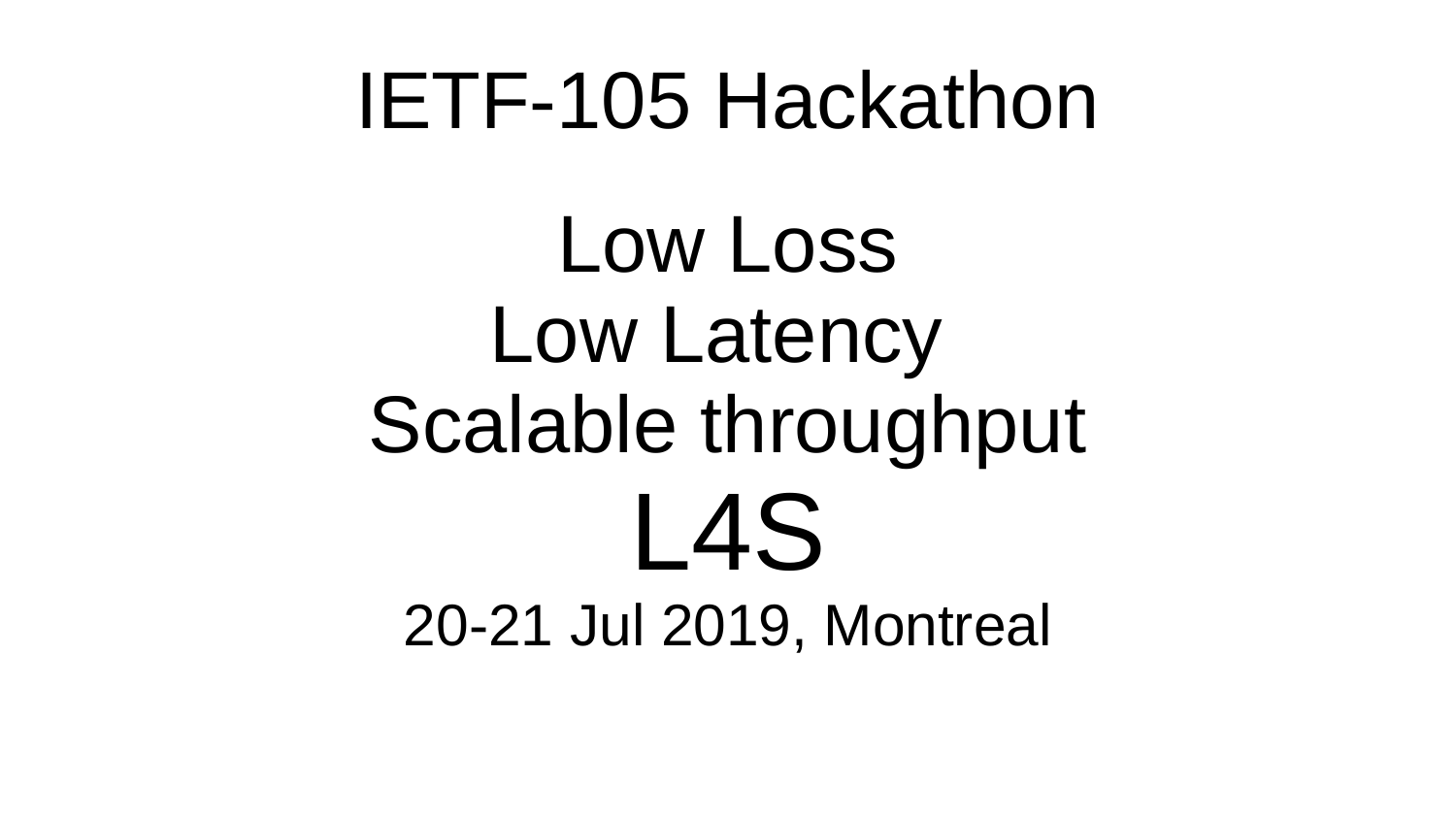# L4S Background

- Low Loss Low Latency Scalable throughput
- Pre-existing code via: https://riteproject.eu/dctth/#code
	- DualPI2 Linux qdisc
	- DCTCP
	- TCP Prague
	- Accurate FCN
- Specs via https://riteproject.eu/dctth/#stds-specs:
	- $\cdot$  RFC8257 (DCTCP)
	- RFC8311 (ECN Experimentation)
	- draft-ietf-tsvwg-l4s-arch (architecture)
	- draft-ietf-tsvwg-aqm-dualq-coupled (coupled AQMs)
	- draft-ietf-tsvwg-ecn-l4s-id (L4S-ECN identifier)
	- draft-ietf-tcpm-accurate-ecn (TCP ECN feedback)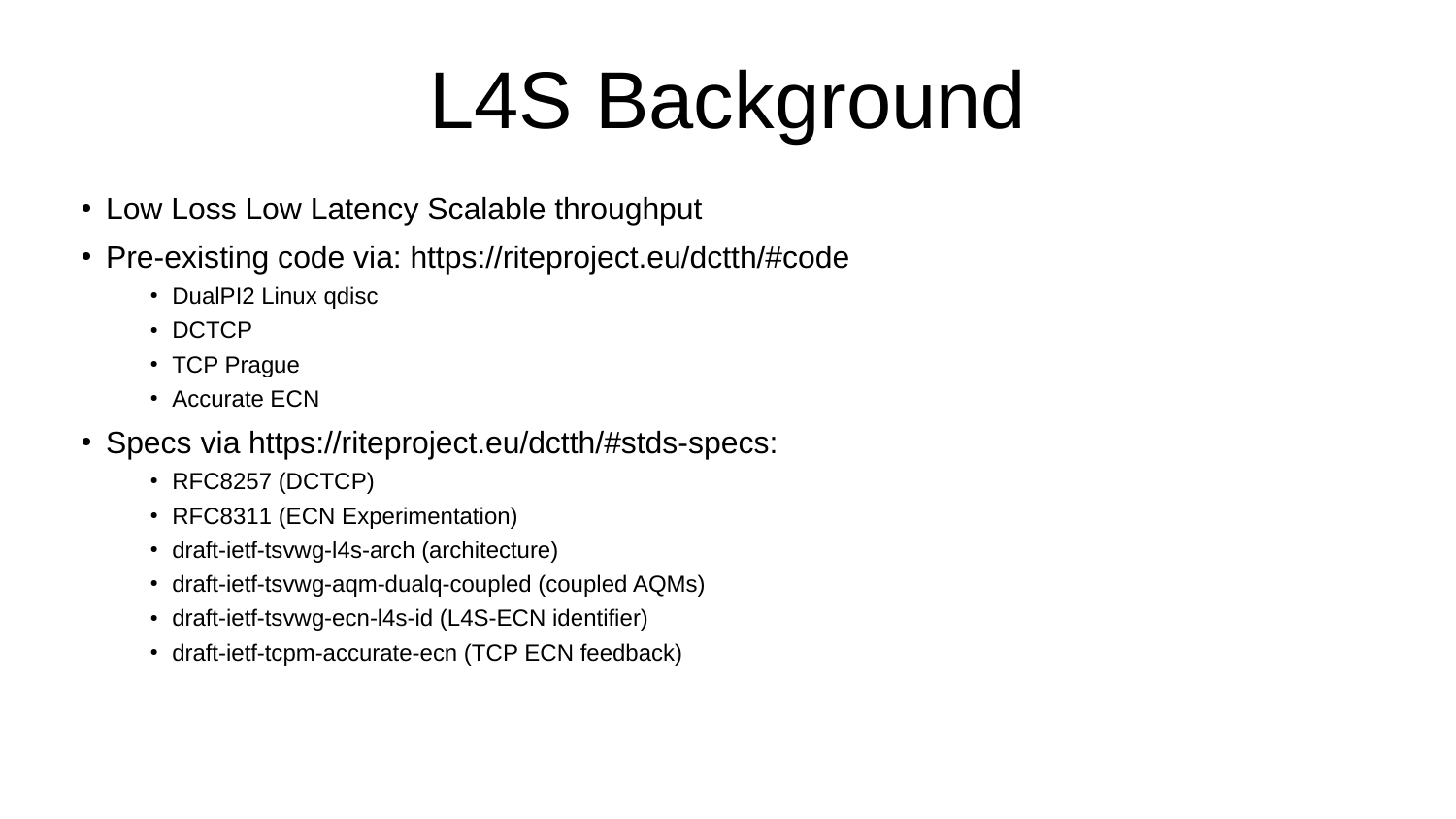### People & Projects

| <b>Olivier Tilmans (remote)</b>       | DualPI2 & TCP Prague Linux testbed interop |
|---------------------------------------|--------------------------------------------|
| Koen De Schepper                      | DualPI2 & TCP Prague Linux testbed interop |
| <b>Bob Briscoe</b>                    | The management                             |
| <b>Richard Scheffenegger</b>          | <b>FreeBSD Accurate ECN implementation</b> |
| Michael Tuexen (part-time)            | Help with FreeBSD implementation           |
| Asad Ahmed (remote)                   | TCP Prague sub-packet window               |
| Tom Henderson (remote)                | ns3 TCP Prague Faster Start-up             |
| Joined with SCE team part-way through |                                            |
| Jonathan Morton                       | <b>L4S</b> flent evaluation                |
| <b>Pete Heist</b>                     | <b>L4S</b> flent evaluation                |
| <b>Rodney Grimes</b>                  | <b>L4S</b> flent evaluation                |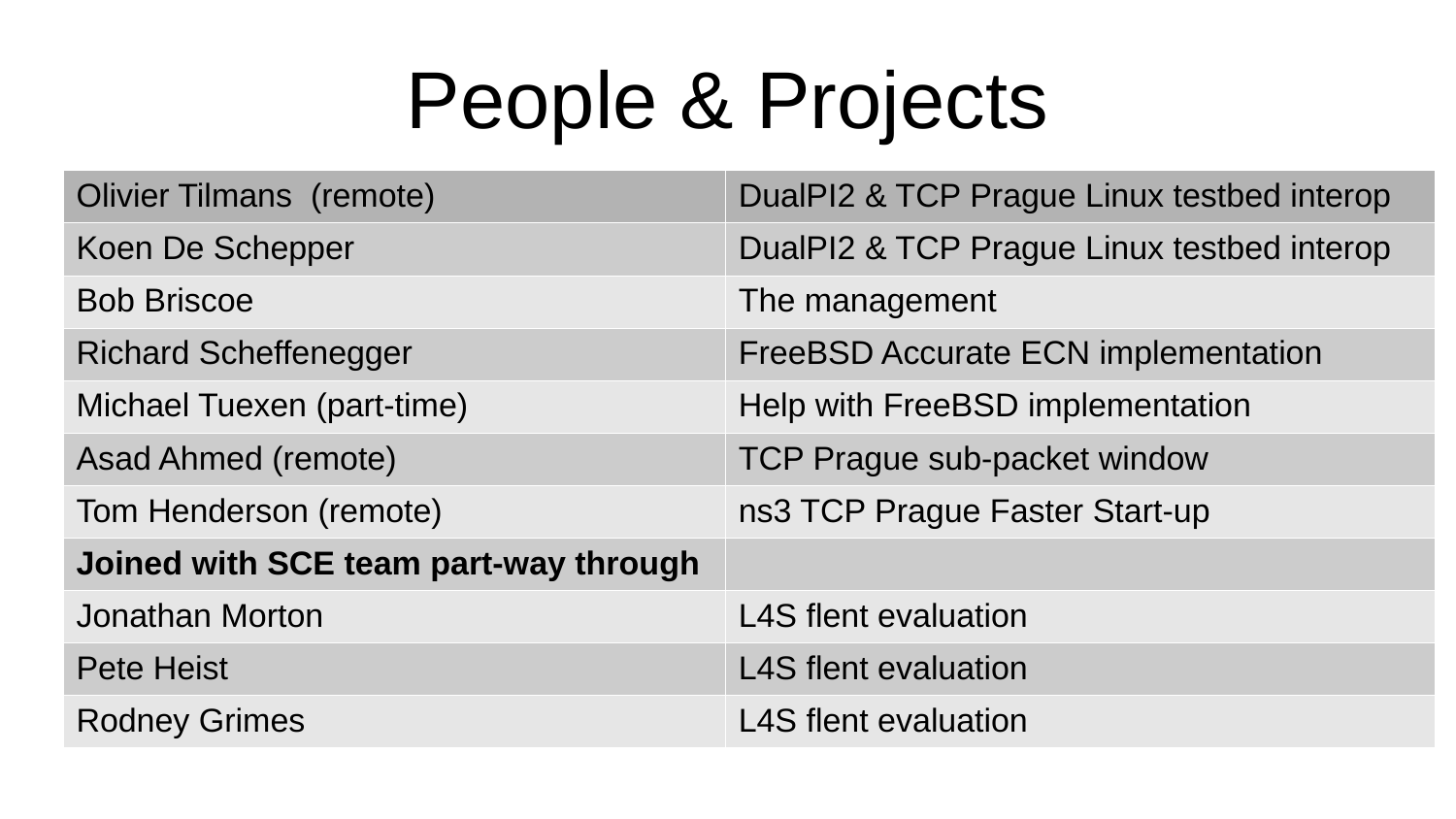# Planned but didn't happen

| Mohit Tahiliani (remote)                              | L4S ns3 implementation validation |
|-------------------------------------------------------|-----------------------------------|
| Ankit Deepak (remote)                                 | L4S ns3 implementation validation |
| Shravya KS (remote)                                   | L4S ns3 implementation validation |
| Vivek Jain (remote)                                   | L4S ns3 implementation validation |
| Viyom Mittal (remote)                                 | L4S ns3 implementation validation |
| Koen, Olivier, Jonathan, Pete<br>(see previous slide) | L4S & SCE testbed interop (TBA)   |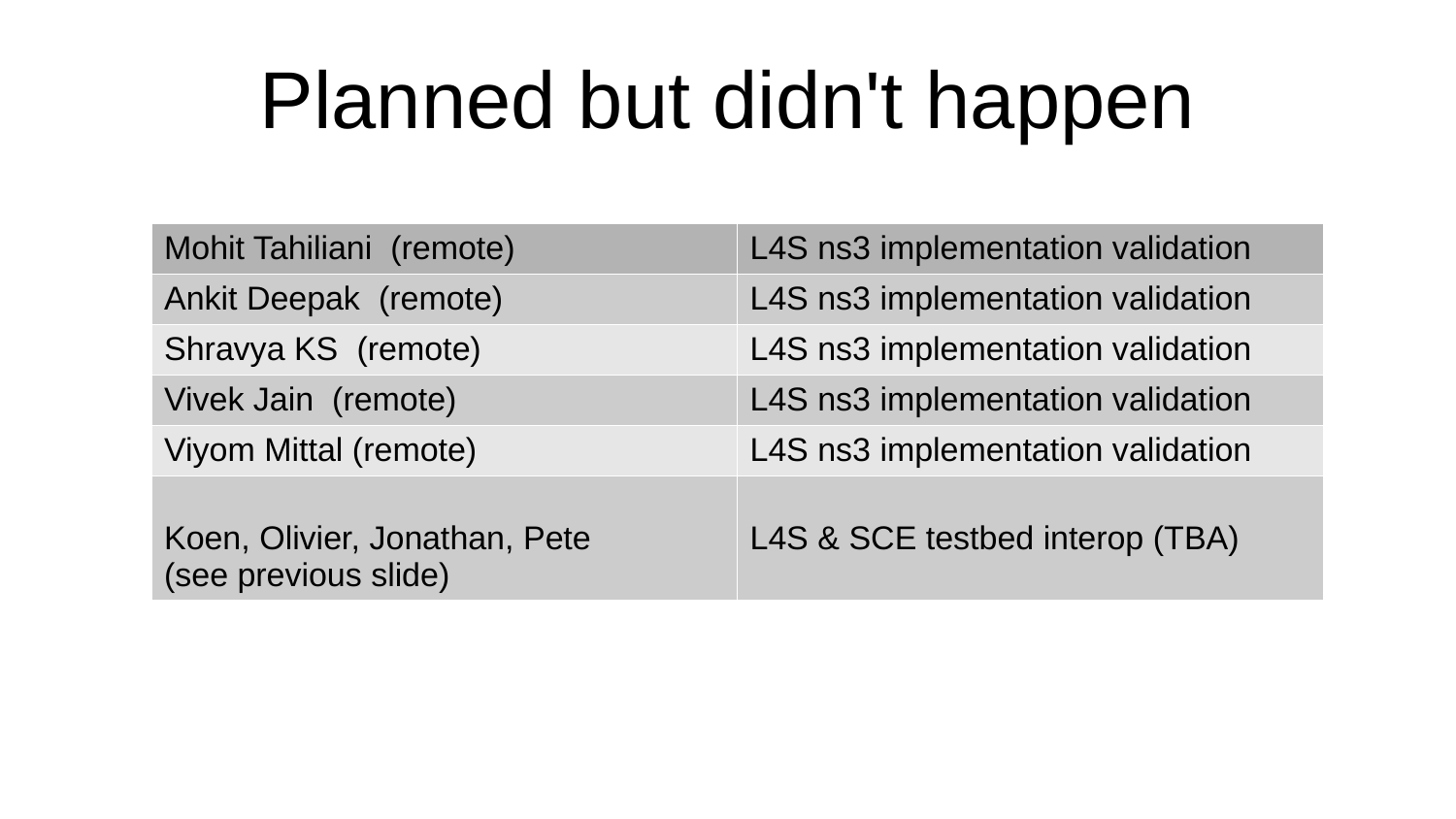# What got achieved

- L4S testbed with flent scenario(s) from SCE team
- Fast-start (paced chirping) added to ns3 DCTCP implementation
- FreeBSD implementation of Accurate ECN
	- handshake & feedback during established connection
	- added AccECN protocol fields to packetdrill
- Good working relationship between L4S & SCE teams